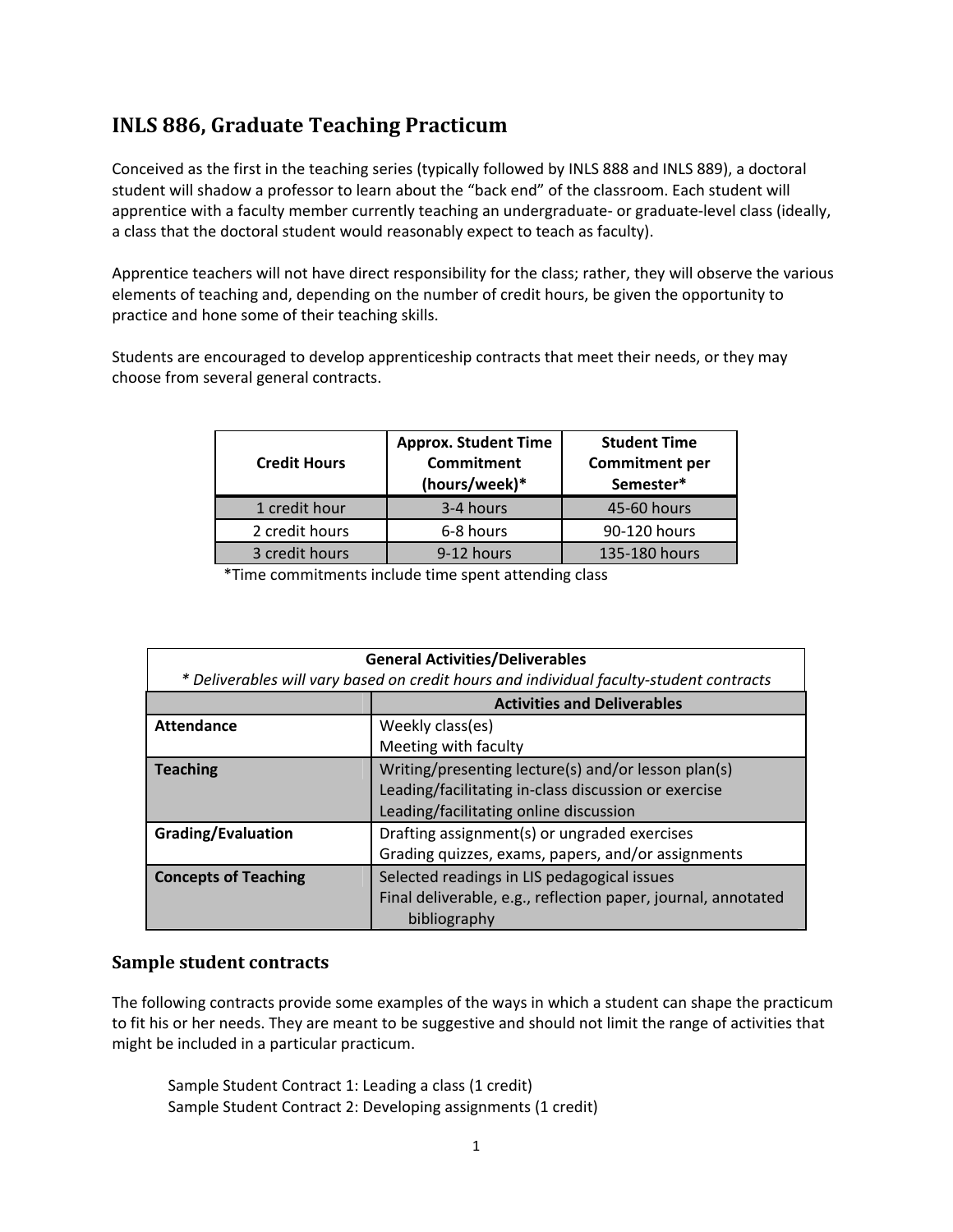Sample Student Contract 3: Introduction to teaching (2 credits) Sample Student Contract 4: Class leadership and grading (2 credits) Sample Student Contract 5: Class leadership (online and F2F) and grading (3 credits) Sample Student Contract 6: Focus on lecturing (3 credits) Sample Student Contract 7: Focus on grading (3 credits)

#### **Sample faculty contracts**

The following contract examples outline the faculty member's obligations to the apprentice student. The faculty's role, generally speaking, is to provide guidance and opportunities for the student to learn about teaching. While the student is assisting with the faculty members' teaching responsibilities, the faculty member should keep in mind that the goal of the practicum is for the student to be learning about the process of teaching; the student is NOT an employee of the faculty member.

Sample Faculty Contract 1 (corresponds to Sample Student contract 2) Sample Faculty Contract 2 (corresponds to Sample Student Contract 7)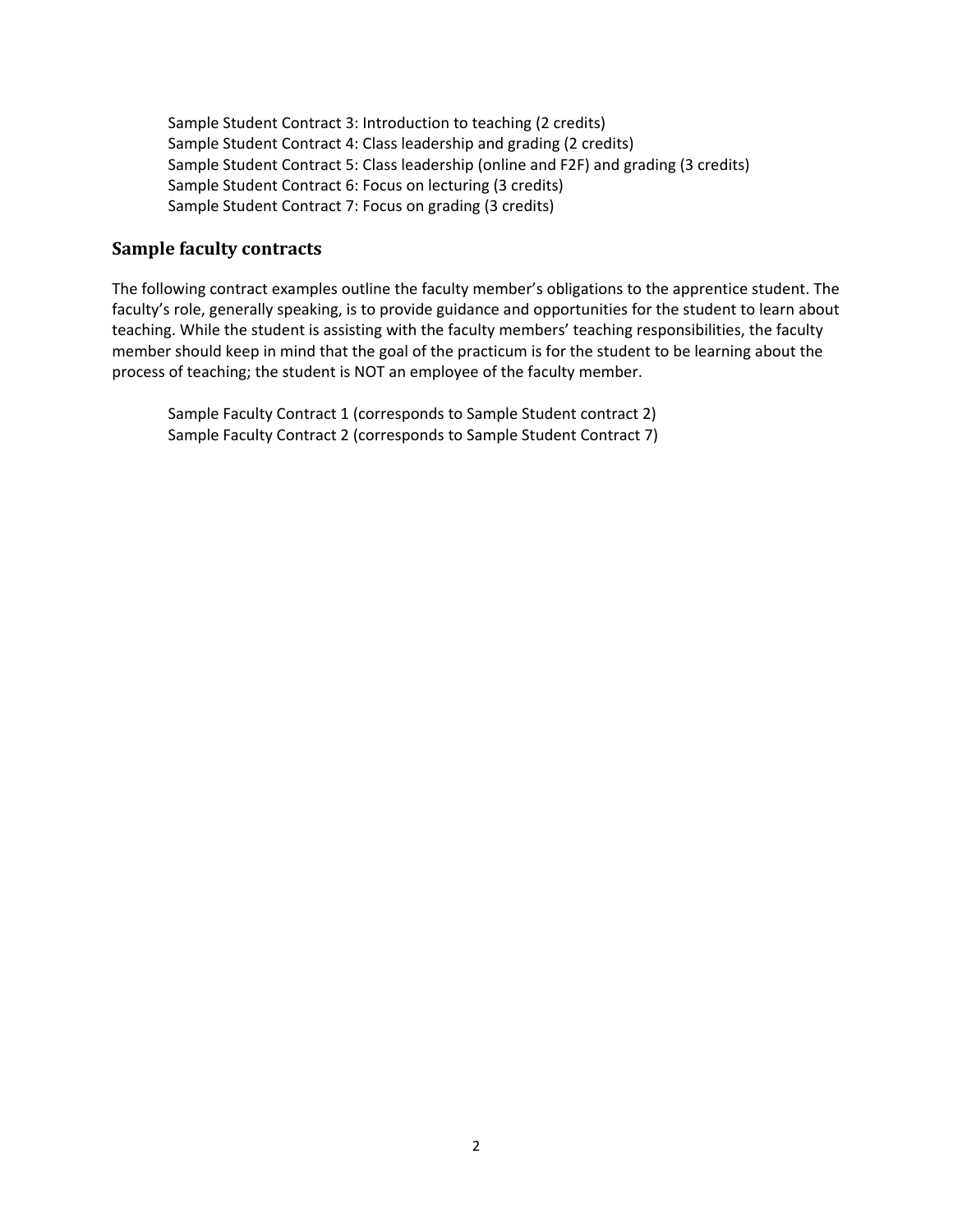#### **Sample Student Contract 1: Leading a class**

|                          | <b>Activities and Deliverables</b>                            | Approx.<br><b>Instances</b><br>per<br><b>Semester</b> | <b>Est. Time</b> |
|--------------------------|---------------------------------------------------------------|-------------------------------------------------------|------------------|
| <b>Attendance</b>        | One class period per week                                     | 15                                                    | 1.25 hours       |
|                          | Bi-weekly meeting with faculty                                | 8                                                     | 1 hour           |
| <b>Teaching</b>          | Lead class                                                    | 1                                                     | 3-5 hours        |
|                          | <b>DELIVERABLE:</b> write and present a mini lecture (20 min) |                                                       |                  |
|                          | Lead discussion                                               | 1                                                     | 3-5 hours        |
|                          | <b>DELIVERABLE:</b> prepare lesson plan for a discussion-     |                                                       |                  |
|                          | based class                                                   |                                                       |                  |
| <b>Teaching Concepts</b> | Read/discuss 1 article for bi-weekly faculty meetings         | 8                                                     | 1.5 hours        |
|                          | FINAL DELIVERABLE: 5-7 page reflection paper                  | 1                                                     | 10 hours         |
| <b>TOTAL TIME</b>        |                                                               |                                                       | 57 hours         |

Number of Credit Hours: 1

#### **Sample Student Contract 2: Developing assignments**

Number of Credit Hours: 1

|                          | <b>Activities and Deliverables</b>                            | Approx.<br><b>Instances</b><br>per<br><b>Semester</b> | Est. Time  |
|--------------------------|---------------------------------------------------------------|-------------------------------------------------------|------------|
| <b>Attendance</b>        | One class period per week for half of the semester            | 15                                                    | 1.25 hours |
|                          | Bi-weekly meeting with faculty                                | 8                                                     | 1 hour     |
| <b>Teaching</b>          | Lead class                                                    | 1                                                     | 3-5 hours  |
|                          | <b>DELIVERABLE:</b> write and present a mini lecture (20 min) |                                                       |            |
| Grading/Evaluation       | Assist in the crafting of an assignment or exam               | 1                                                     | 1-2 hours  |
|                          | <b>DELIVERABLE:</b> write draft exam questions or paper       |                                                       |            |
|                          | assignment                                                    |                                                       |            |
| <b>Teaching Concepts</b> | Read/discuss 1 article for bi-weekly faculty meetings         | 8                                                     | 1.5 hours  |
|                          | FINAL DELIVERABLE: Annotated bibliography on                  | 1                                                     | 10 hours   |
|                          | teaching a particular topic (e.g., Organization of            |                                                       |            |
|                          | Information)                                                  |                                                       |            |
| <b>TOTAL TIME</b>        |                                                               |                                                       | 55 hours   |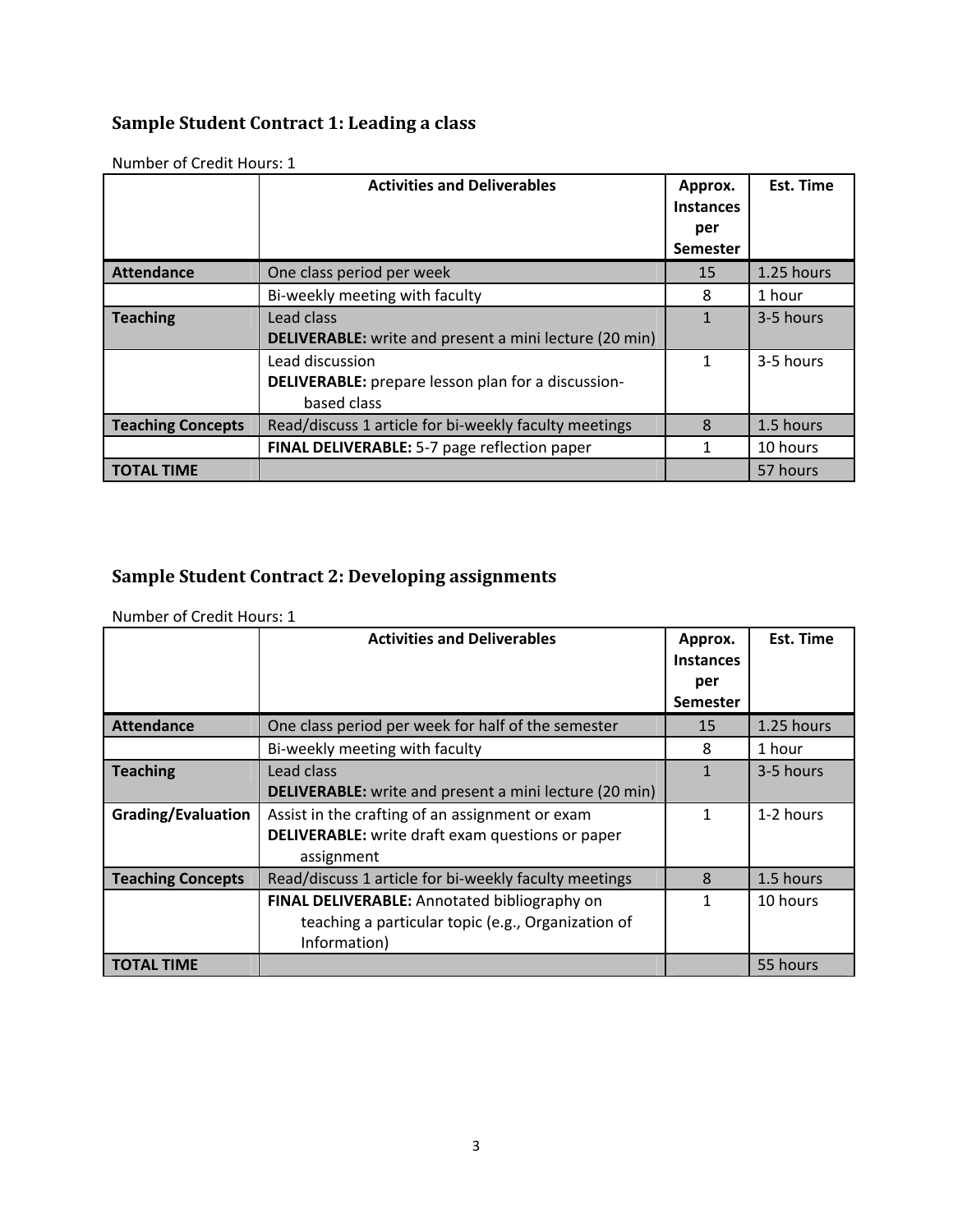# **Sample Student Contract 3: Introduction to teaching**

|                           | <b>Activities and Deliverables</b>                                       | Approx.<br><b>Instances</b><br>per<br><b>Semester</b> | Est. Time  |
|---------------------------|--------------------------------------------------------------------------|-------------------------------------------------------|------------|
| <b>Attendance</b>         | One class period per week                                                | 15                                                    | 1.25 hours |
|                           | Bi-weekly meeting with faculty                                           | 8                                                     | 1 hour     |
| <b>Teaching</b>           | Lead class                                                               | $\mathcal{P}$                                         | 3-5 hours  |
|                           | <b>DELIVERABLE:</b> write and present a mini lecture (20 min)            |                                                       |            |
|                           | Lead discussion                                                          | $\overline{2}$                                        | 3-5 hours  |
|                           | <b>DELIVERABLE:</b> prepare lesson plan for a discussion-<br>based class |                                                       |            |
| <b>Grading/Evaluation</b> | Assist with grading on an exam or paper                                  | 1                                                     | 4-6 hours  |
|                           | <b>DELIVERABLE:</b> grade 10 exams/assignments                           |                                                       |            |
| <b>Teaching Concepts</b>  | Read/discuss 1-2 articles for bi-weekly faculty meetings                 | 8                                                     | 2-3 hours  |
|                           | <b>DELIVERABLE:</b> Weekly reflection journal, blog post or              | 15                                                    | 1 hour     |
|                           | wiki post                                                                |                                                       |            |
|                           | <b>FINAL DELIVERABLE:</b> 5-7 page reflection paper, based               | 1                                                     | 8 hours    |
|                           | on weekly entries                                                        |                                                       |            |
| <b>TOTAL TIME</b>         |                                                                          |                                                       | 91 hours   |

Number of Credit Hours: 2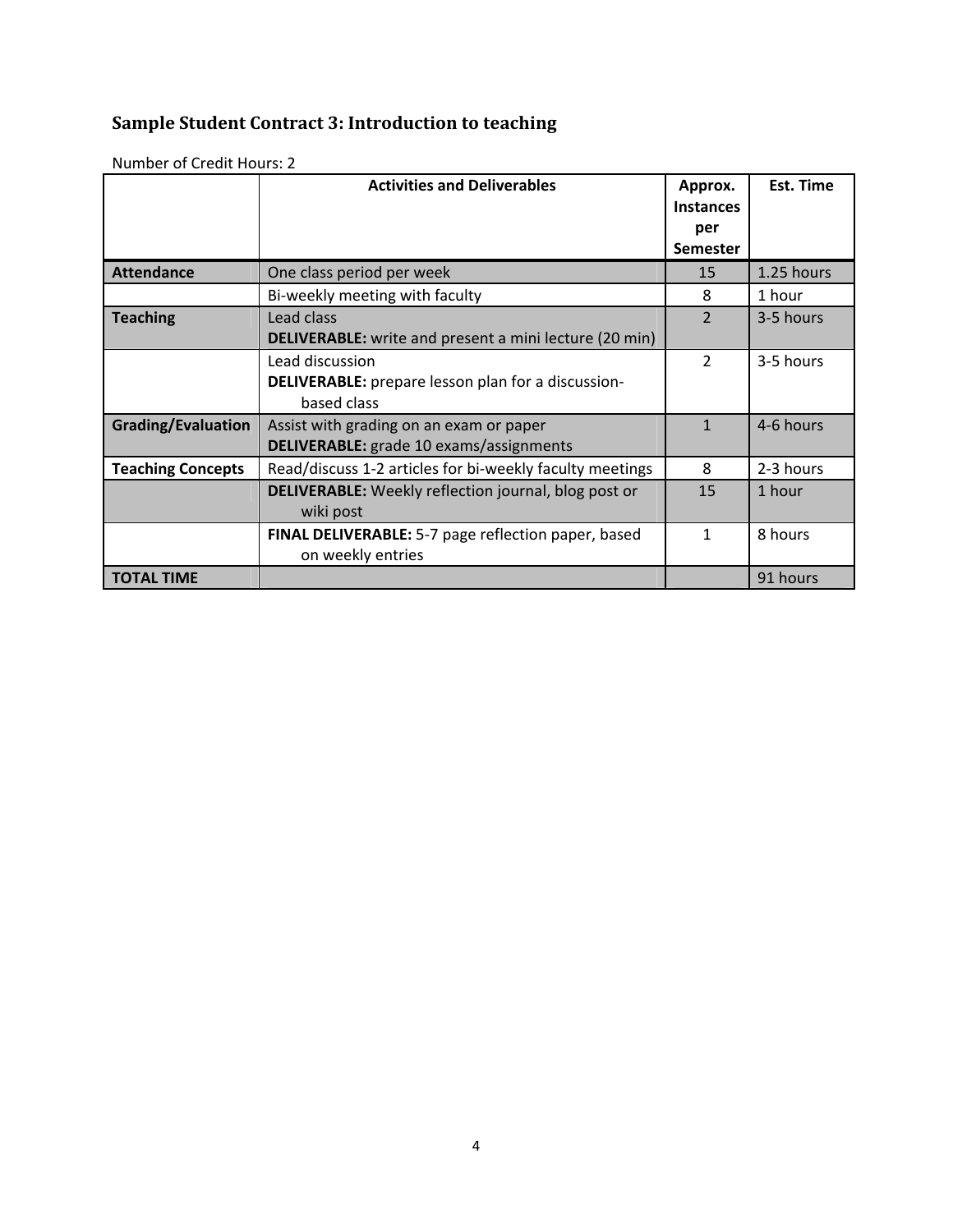# **Sample Student Contract 4: Class leadership and grading**

|                           | <b>Activities and Deliverables</b>                                                                                                                                     | Approx.<br><b>Instances</b><br>per<br><b>Semester</b> | Est. Time  |
|---------------------------|------------------------------------------------------------------------------------------------------------------------------------------------------------------------|-------------------------------------------------------|------------|
| <b>Attendance</b>         | One class period per week                                                                                                                                              | 15                                                    | 1.25 hours |
|                           | Bi-weekly meeting with faculty                                                                                                                                         | 8                                                     | 1 hour     |
| <b>Teaching</b>           | Lead class<br><b>DELIVERABLE:</b> write and present a lecture or portion of<br>a lecture                                                                               | 3                                                     | 5-8 hours  |
|                           | Lead discussion<br><b>DELIVERABLE:</b> prepare lesson plan for a discussion-<br>based class                                                                            | 3                                                     | 3-5 hours  |
| <b>Grading/Evaluation</b> | Assist in creating an assignment and grading rubric<br><b>DELIVERABLE:</b> write an assignment and corresponding<br>grading rubric that could be used in the classroom | $\mathbf{1}$                                          | 4-6 hours  |
|                           | Assist with grading on an exam or paper<br>DELIVERABLE: grade 10 exams/assignments                                                                                     | 1                                                     | 4-6 hours  |
| <b>Teaching Concepts</b>  | Read/discuss 1 article for bi-weekly faculty meetings                                                                                                                  | 8                                                     | 1.5 hours  |
|                           | FINAL DELIVERABLE: annotated bibliography based on<br>a current pedagogical topic in LIS                                                                               | 1                                                     | 10 hours   |
| <b>TOTAL TIME</b>         |                                                                                                                                                                        |                                                       | 92 hours   |

Number of Credit Hours: 2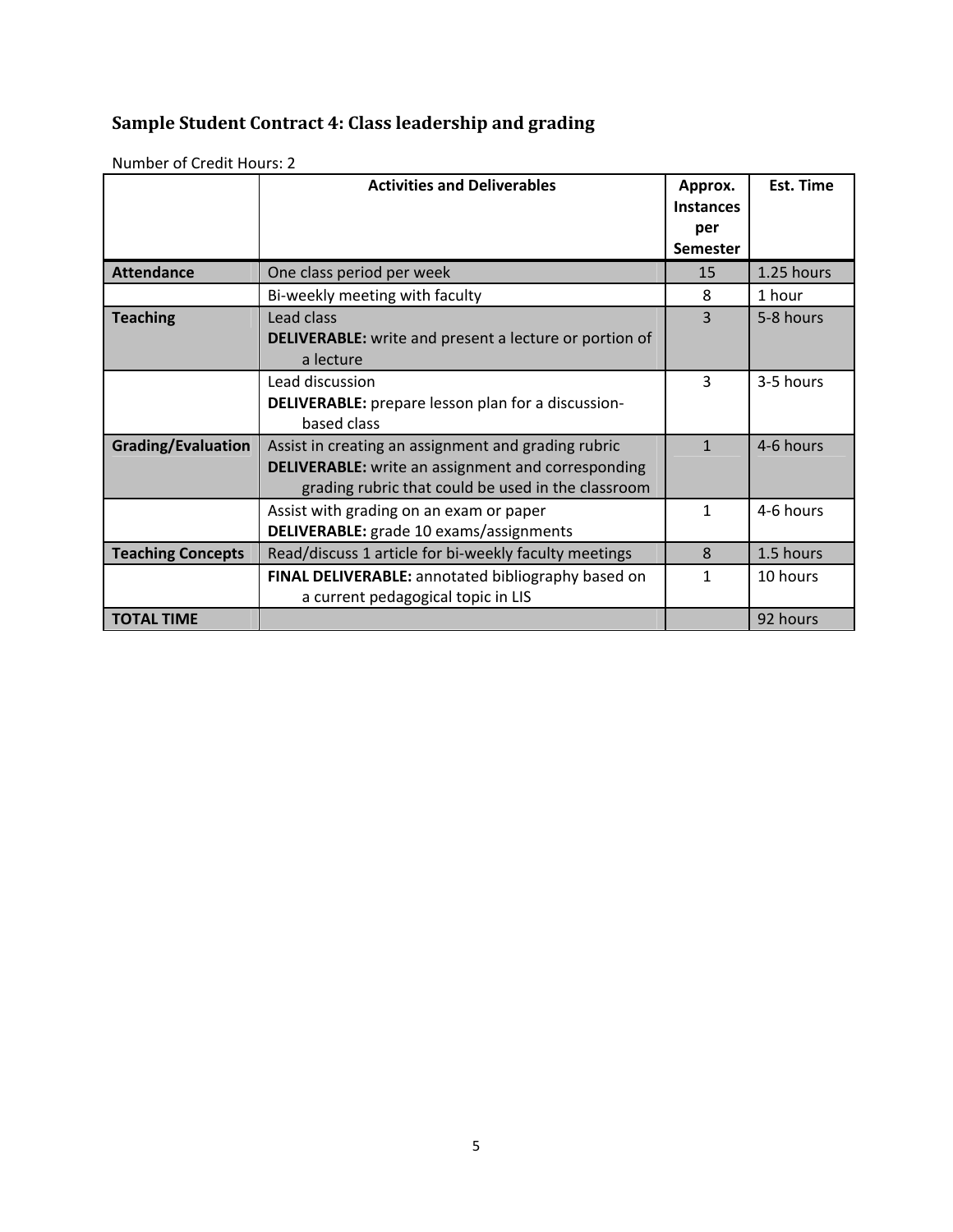#### **Sample Student Contract 5: Class leadership (online and F2F) and grading**

|                          | <b>Activities and Deliverables</b>                                                                            | Approx.<br><b>Instances</b><br>per<br><b>Semester</b> | Est. Time   |
|--------------------------|---------------------------------------------------------------------------------------------------------------|-------------------------------------------------------|-------------|
| <b>Attendance</b>        | All weekly classes                                                                                            | 15                                                    | 2.5 hours   |
|                          | Bi-weekly meeting with faculty                                                                                | 8                                                     | 1 hour      |
| <b>Teaching</b>          | Lead class<br><b>DELIVERABLE:</b> write and present a lecture                                                 | 3                                                     | 5-8 hours   |
|                          | Lead discussion<br><b>DELIVERABLE:</b> prepare lesson plan for a discussion-<br>based class                   | 3                                                     | 3-5 hours   |
|                          | Lead an online class or discussion<br><b>DELIVERABLE:</b> deliver content, read & respond to<br>student posts | $\overline{2}$                                        | 12-16 hours |
| Grading/Evaluation       | Assist with grading on an exam or paper<br>DELIVERABLE: grade 10 exams/assignments                            | $\overline{2}$                                        | 4-6 hours   |
| <b>Teaching Concepts</b> | Read/discuss 1-2 articles for bi-weekly faculty meetings                                                      | 8                                                     | 2-3 hours   |
|                          | <b>DELIVERABLE:</b> Weekly reflection journal, blog post or<br>wiki post                                      | 15                                                    | 1 hour      |
|                          | FINAL DELIVERABLE: 5-7 page reflection paper, based<br>on weekly entries                                      | $\mathbf{1}$                                          | 8 hours     |
| <b>TOTAL TIME</b>        |                                                                                                               |                                                       | 160 hours   |

Number of Credits: 3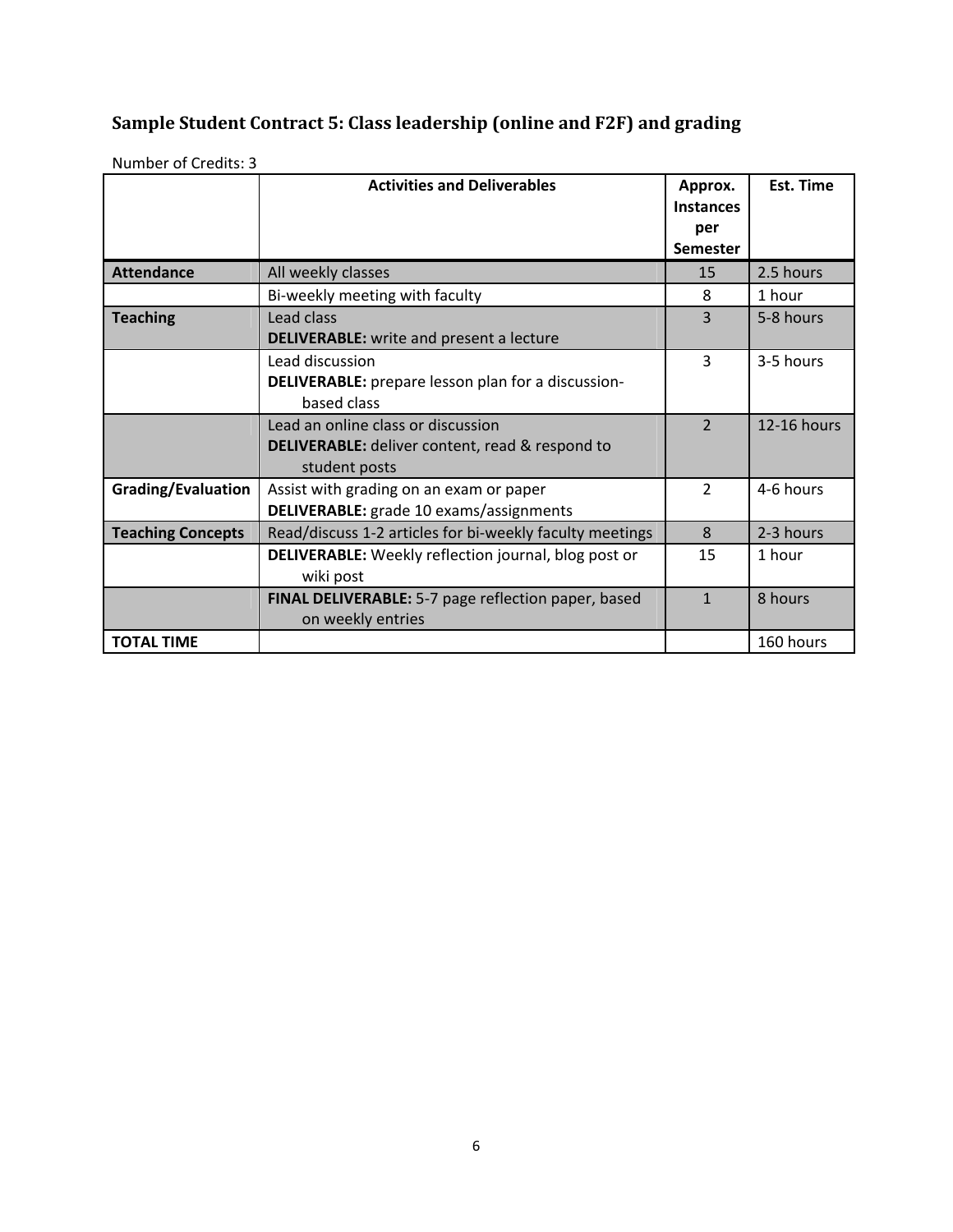# **Sample Student Contract 6: Focus on lecturing**

|                           | <b>Activities and Deliverables</b>                          | Approx.<br><b>Instances</b><br>per<br><b>Semester</b> | Est. Time |
|---------------------------|-------------------------------------------------------------|-------------------------------------------------------|-----------|
| <b>Attendance</b>         | All weekly classes                                          | 15                                                    | 2.5 hours |
|                           | Bi-weekly meeting with faculty                              | 8                                                     | 1 hour    |
| <b>Teaching</b>           | Lead class                                                  | 5                                                     | 5-8 hours |
|                           | <b>DELIVERABLE:</b> write and present a lecture             |                                                       |           |
|                           | Lead discussion                                             | $\overline{2}$                                        | 3-5 hours |
|                           | <b>DELIVERABLE:</b> prepare lesson plan for a discussion-   |                                                       |           |
|                           | based class                                                 |                                                       |           |
| <b>Grading/Evaluation</b> | Assist in creating an assignment and grading rubric         | $\overline{2}$                                        | 2-3 hours |
|                           | <b>DELIVERABLE:</b> write an assignment and corresponding   |                                                       |           |
|                           | grading rubric that could be used in the classroom          |                                                       |           |
| <b>Teaching Concepts</b>  | Read/discuss 1-2 articles for bi-weekly faculty meetings    | 8                                                     | 2-3 hours |
|                           | <b>DELIVERABLE:</b> Weekly reflection journal, blog post or | 15                                                    | 1 hour    |
|                           | wiki post                                                   |                                                       |           |
|                           | FINAL DELIVERABLE: annotated bibliography on a              | 1                                                     | 10 hours  |
|                           | pedagogical or practical theme                              |                                                       |           |
| <b>TOTAL TIME</b>         |                                                             |                                                       | 139 hours |

Number of Credits: 3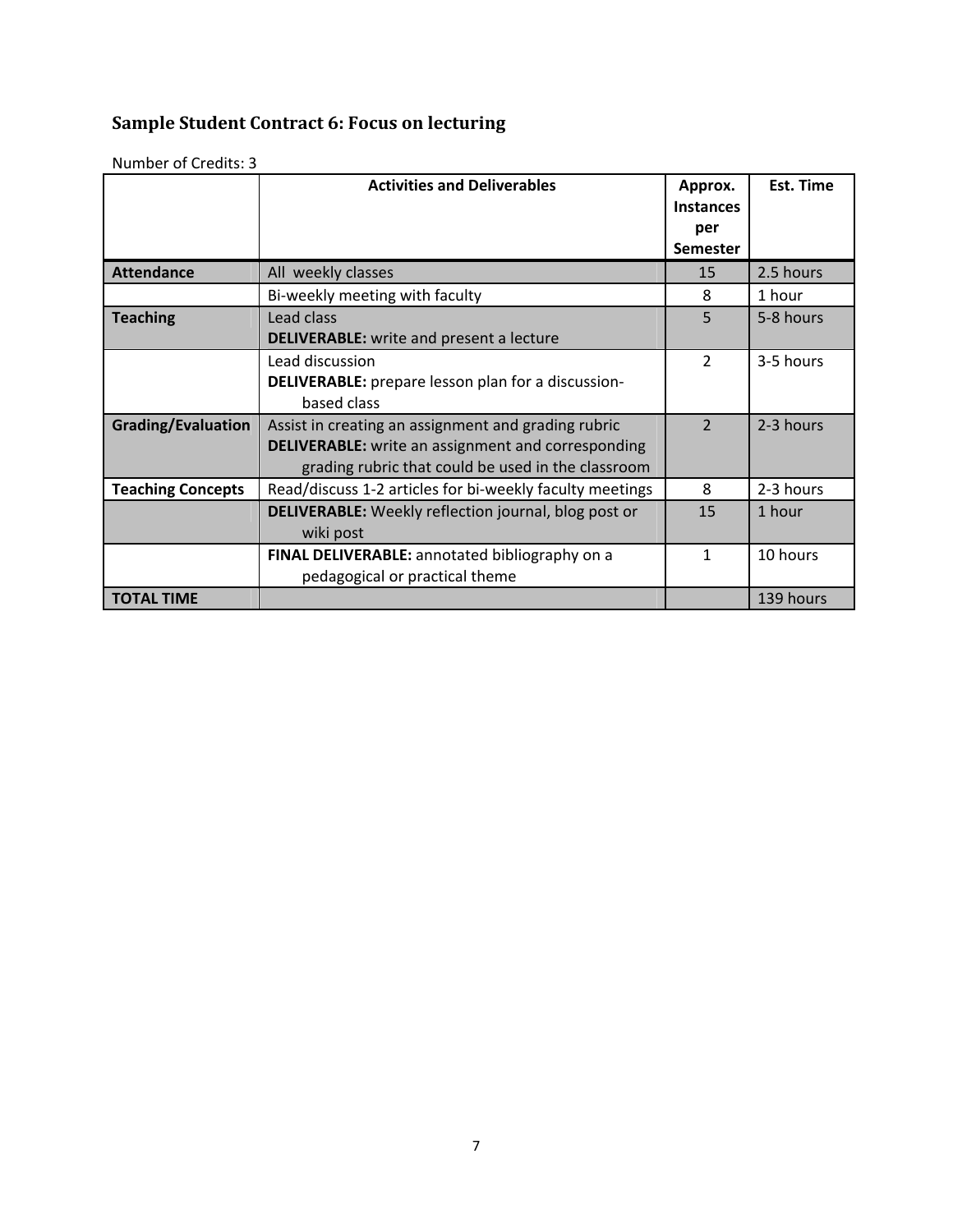# **Sample Student Contract 7: Focus on grading**

|                           | <b>Activities and Deliverables</b>                                                                                                                                     | Approx.<br><b>Instances</b><br>per<br><b>Semester</b> | <b>Est. Time</b> |
|---------------------------|------------------------------------------------------------------------------------------------------------------------------------------------------------------------|-------------------------------------------------------|------------------|
| <b>Attendance</b>         | All weekly classes                                                                                                                                                     | 15                                                    | 2.5 hours        |
|                           | Bi-weekly meeting with faculty                                                                                                                                         | 8                                                     | 1 hour           |
| <b>Teaching</b>           | Lead class<br><b>DELIVERABLE:</b> write and present a lecture                                                                                                          | $\overline{2}$                                        | 5-8 hours        |
|                           | Lead discussion<br><b>DELIVERABLE:</b> prepare lesson plan for a discussion-<br>based class                                                                            | $\overline{2}$                                        | 3-5 hours        |
| <b>Grading/Evaluation</b> | Assist in creating an assignment and grading rubric<br><b>DELIVERABLE:</b> write an assignment and corresponding<br>grading rubric that could be used in the classroom | $\overline{4}$                                        | 2-3 hours        |
|                           | Assist with grading on exams and/or other assignments<br>DELIVERABLE: grade 15 exams/assignments (approx.<br>half the class                                            | 5                                                     | 6-8 hours        |
| <b>Teaching Concepts</b>  | Read/discuss 1-2 articles for bi-weekly faculty meetings                                                                                                               | 8                                                     | 2-3 hours        |
|                           | <b>DELIVERABLE:</b> Weekly reflection journal, blog post or<br>wiki post                                                                                               | 15                                                    | 1 hour           |
|                           | FINAL DELIVERABLE: annotated bibliography on a<br>pedagogical or practical theme                                                                                       | $\mathbf{1}$                                          | 10 hours         |
| <b>TOTAL TIME</b>         |                                                                                                                                                                        |                                                       | 157 hours        |

Number of Credits: 3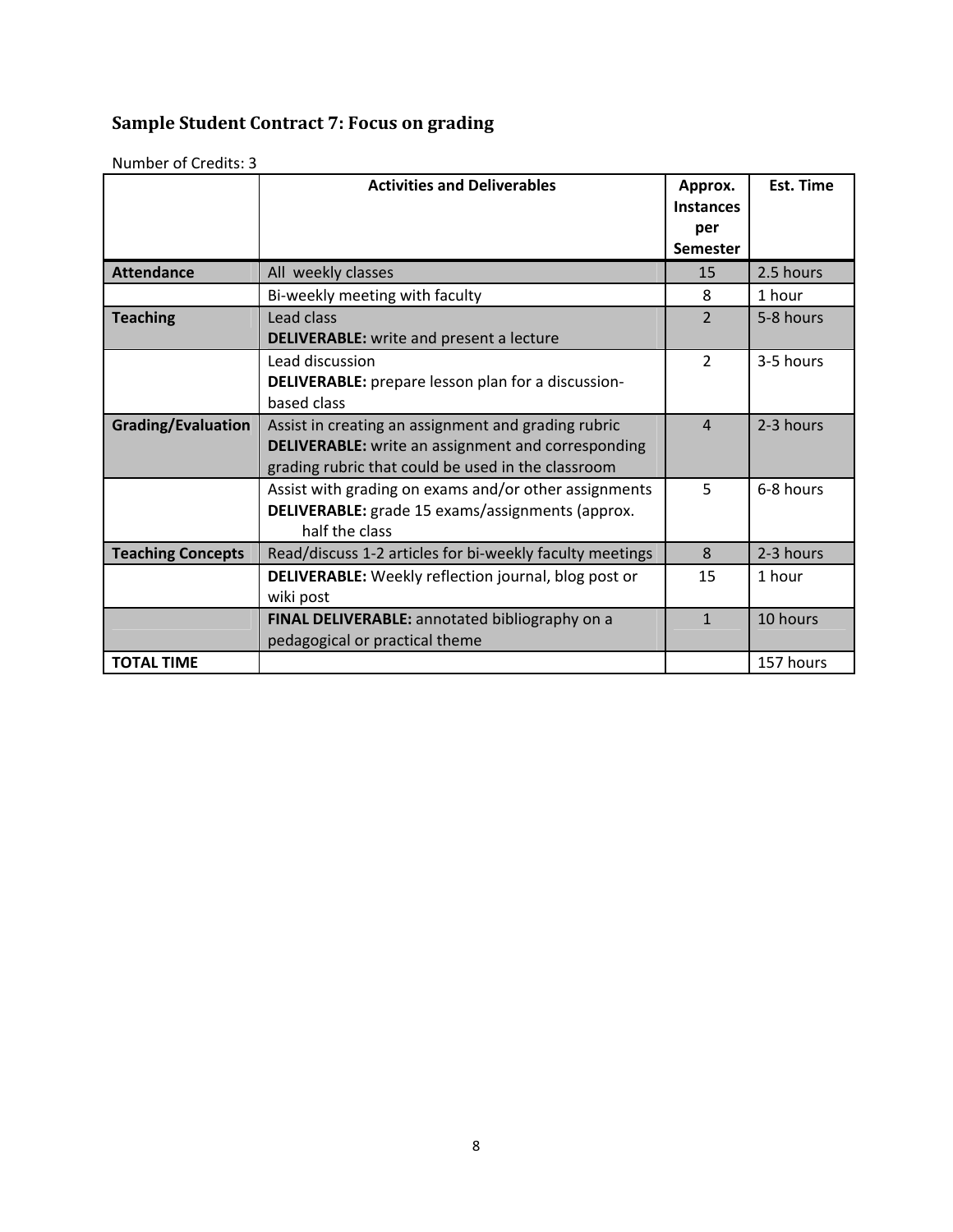# **Sample Faculty Contract 1 (corresponds to Sample Student Contract 2)**

|                                                                     | <b>Faculty Responsibilities and Obligations</b>                                                                                                                                                                                                                   | <b>Estimated time</b> |
|---------------------------------------------------------------------|-------------------------------------------------------------------------------------------------------------------------------------------------------------------------------------------------------------------------------------------------------------------|-----------------------|
| <b>Meetings</b>                                                     | Meet with student on an agreed-upon regular schedule (e.g.<br>biweekly meetings)                                                                                                                                                                                  | 8 hours               |
| <b>Observational and</b><br><b>Teaching</b><br><b>Opportunities</b> | Allow student the opportunity to lecture, lead in-class and<br>online discussions per the student's contract<br>N.B. Faculty will be present for all such sessions. The<br>student shall not serve as a stand-in should the<br>faculty member have to miss class. |                       |
|                                                                     | Provide the student with an opportunity to develop an<br>assignment or exam                                                                                                                                                                                       |                       |
| <b>Teaching Concepts</b>                                            | Locate appropriate reading(s) to discuss in weekly meetings<br>(when applicable)                                                                                                                                                                                  | 4 hours               |
| <b>Feedback and</b><br>Evaluation                                   | Provide timely feedback on each of the deliverables: 1 mini-<br>lecture, draft exam questions or assignment, annotated<br>bibliography                                                                                                                            | 4 hours               |
|                                                                     | Assign grade based on the deliverables                                                                                                                                                                                                                            |                       |
| <b>TOTAL TIME</b>                                                   |                                                                                                                                                                                                                                                                   | 16 hours              |

(1 credit)